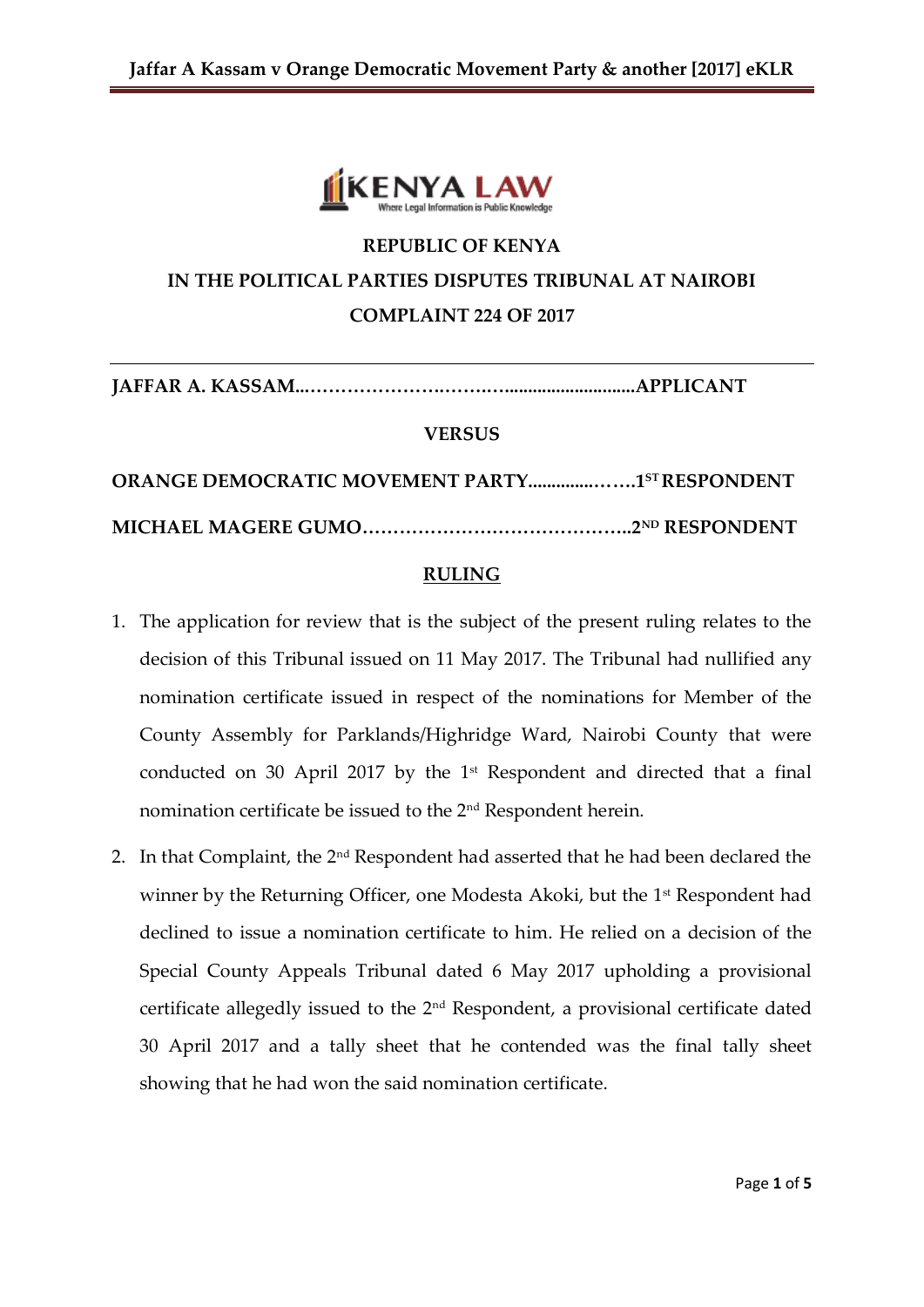- 3. There was only one Respondent in that complaint, being the Orange Democratic Movement party. There was no appearance for the said Respondent, despite service. At the time, we found based on the information and evidence adduced that the current 2nd Respondent held the nomination certificate in respect of the said nomination exercise. We therefore proceeded to grant the 2<sup>nd</sup> Respondent's prayer for a nomination certificate in respect of the said electoral seat.
- 4. By a Notice of Motion dated 12 May 2017, the Applicant prayed that this Tribunal review and/or set aside its decision delivered on 11 May 2017 and declare the Applicant the duly nominated candidate for Member of the County Assembly, Parklands/Highridge Ward.
- 5. He contended that he had been issued with a final nomination certificate on 3 May 2017. In relation to the proceedings before this Tribunal, he asserted that he had neither been made a party to any IDRM proceedings, nor made a party to the initial proceeding before this Tribunal involving the two Respondents. Since he had not been afforded an opportunity to be heard, he contended that the decision of this Tribunal had been reached in violation of his right to fair hearing and as such, ought to be set aside.
- 6. The Applicant challenged the provisional certificate issued to the  $2<sup>nd</sup>$  Respondent on the basis that the 1st Respondent does not issue provisional certificates. Moreover, he took issue with the alleged provisional certificate on the basis that it had not been signed by the Returning Officer but rather by the Presiding Officer, Ernest Wanyonyi. He pointed out that this was matter fit for review on the basis of material non-disclosure of facts and asked that the judgment dated 11 May 2017 be set aside.
- 7. Mr Agonga for the  $2<sup>nd</sup>$  Respondent contended that the application was incurably defective on the basis that the Applicant had never been party to the original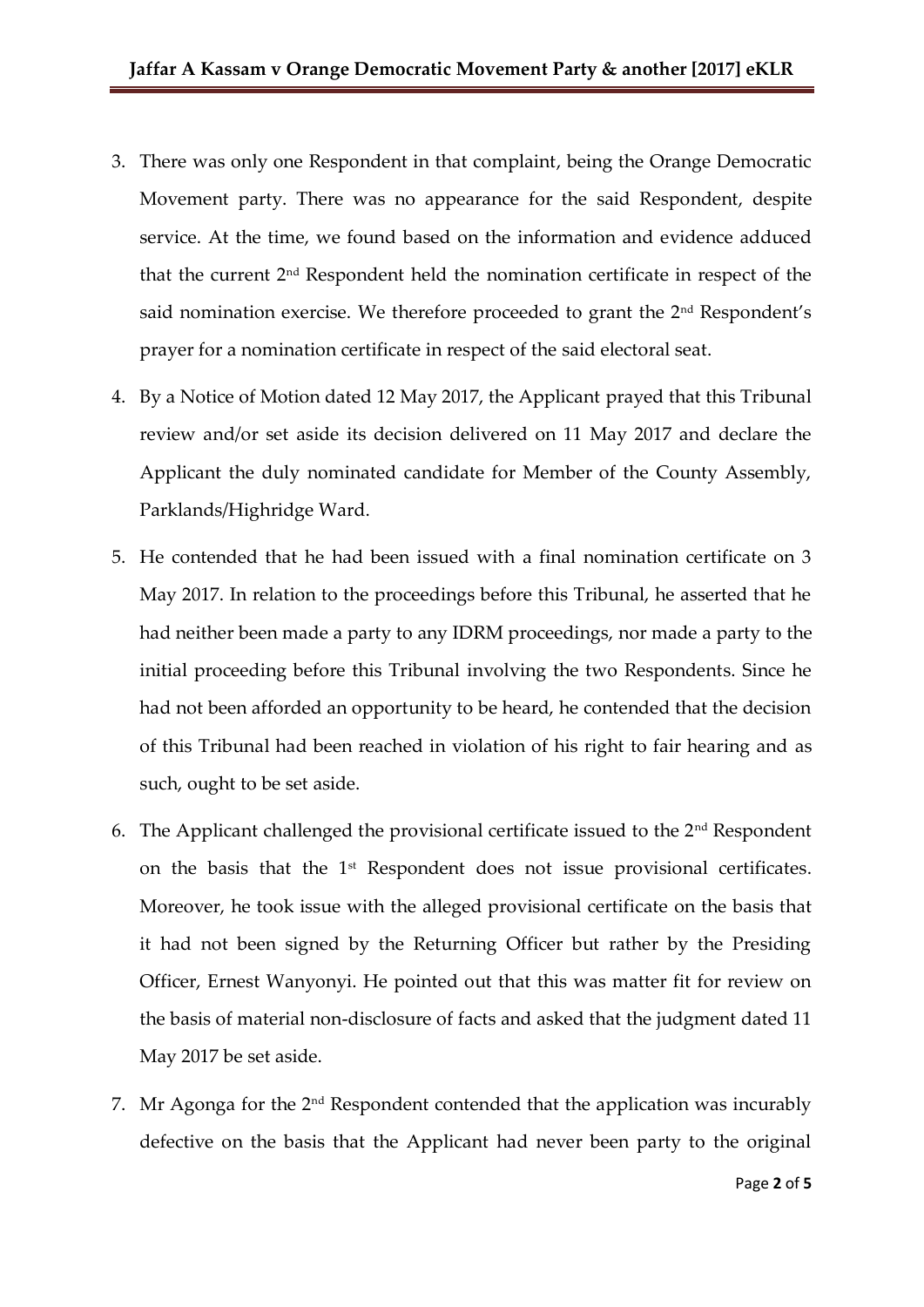Complaint. He contended that what the Applicant sought was an appeal, not a review.

## *Issue for Determination*

8. The Applicant seeks a review of this Tribunal's decision issued on 11 May 2017. We therefore have to satisfy ourselves that it is a matter fit for this Tribunal to sit in review of its own decision. Order 45 (1) of the Civil Procedure Rules entitles a person aggrieved by decision to apply for a review of judgment, before or without lodging an appeal, on the basis of

*...discovery of new and important matter or evidence which, after the exercise of due diligence, was not within his knowledge or could not be produced by him at the time when the decree was passed or the order made, or on account of some mistake or error apparent on the face of the record, or may apply for a review of judgment to the court which passed the decree or made the order without unreasonable delay and who from the discovery of new and important matter or evidence which, after the exercise of due diligence, was not within his knowledge or could not be produced by him at the time when the decree was passed or the order made, or on account of some mistake or error apparent on the face of the record, or for any other sufficient reason, desires to obtain a review of the decree or order…*

We find that the present application falls within the ambit of Order 45 of the Civil Procedure Rules.

# *Analysis*

- 9.Consequently, with respect to the Notice of Motion dated 12 May 2017, the Tribunal finds that:
	- a. Mr. Jaffer A. Kamar, the Applicant is entitled to the review he seeks, since he was not given an opportunity to be heard by the Tribunal before the judgment of 11 May 2017 was arrived at.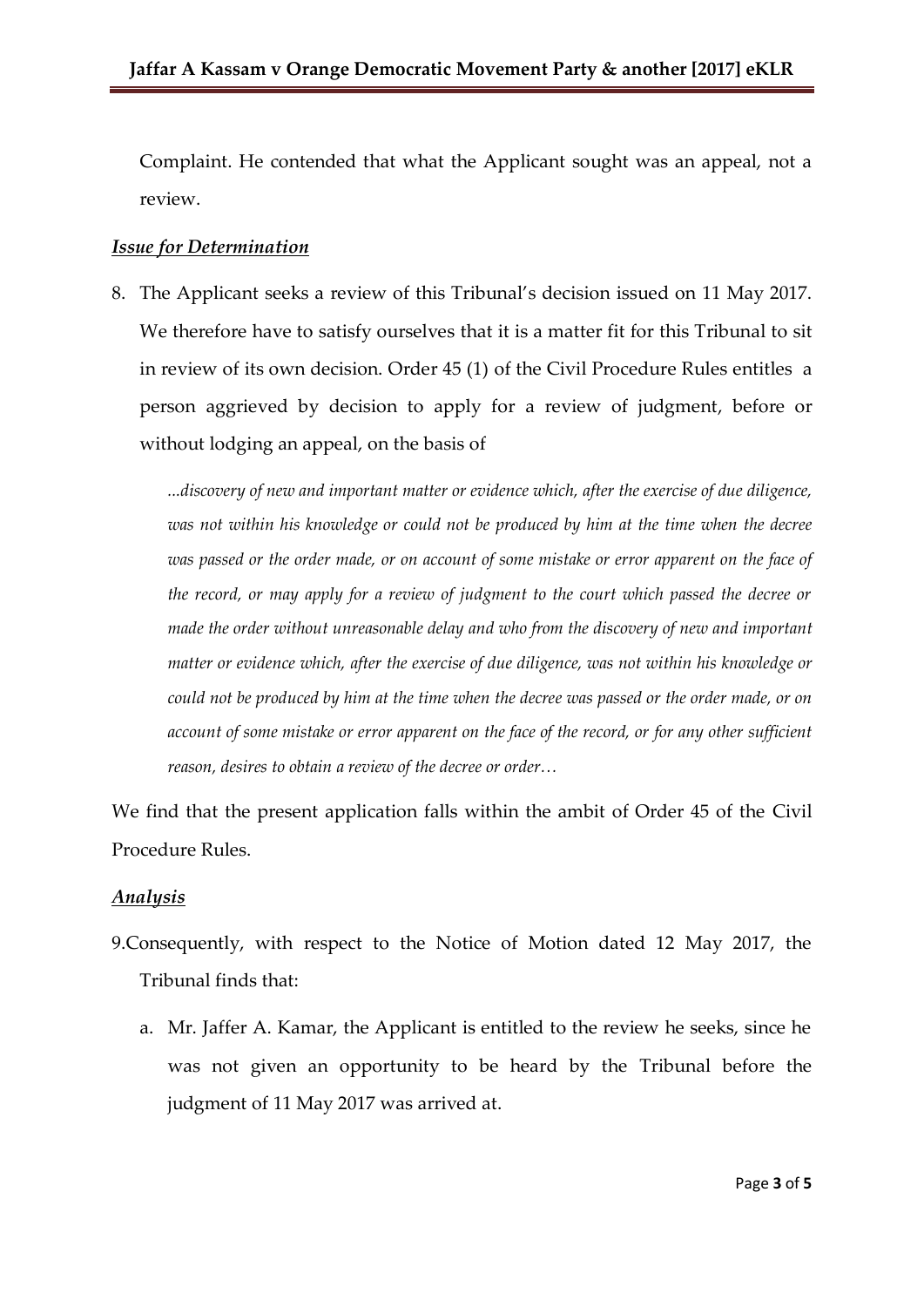- b. The 1st Respondent, faced with provisional certificates bearing the names of the Applicant and of the 2nd Respondent, issued a final nomination certificate signed by the 1<sup>st</sup> Respondent's National Elections Board's Chairperson, Secretary and Executive Director.
- c. The  $2<sup>nd</sup>$  Respondent has not disputed the validity of the  $1<sup>st</sup>$  Respondent's final nomination certificate in the Applicant's favour dated 3 May 2017. We also note that the provisional certificate was issued by the presiding officer and that the tally sheet produced by the 2nd Respondent only related to one polling station, and could not have formed the basis for issuance of the final nomination certificate.
- d. The Tribunal was not aware of the 2nd Respondent's final nomination certificate in favour of the Applicant when it issued its judgment of 11 May 2017. The decision was therefore based on non-disclosure of material facts. The issuance of the final certificate is a new matter, which could not have been disclosed to this Tribunal because the Applicant was not a party to the proceedings before this Tribunal.

# *Orders*

Accordingly, the Tribunal hereby orders that:

- a. Its judgment of 11 May 2017 is hereby set aside.
- b. The Applicant is hereby declared the  $1<sup>st</sup>$  Respondent's nominee for the position of Member of the County Assembly, Parklands/Highridge Ward in Westlands Constituency.
- c. In view of the  $2<sup>nd</sup>$  Respondent's omission to name the Applicant as a party from the beginning, the 2nd Respondent shall pay the costs incurred by the Applicant in this application.